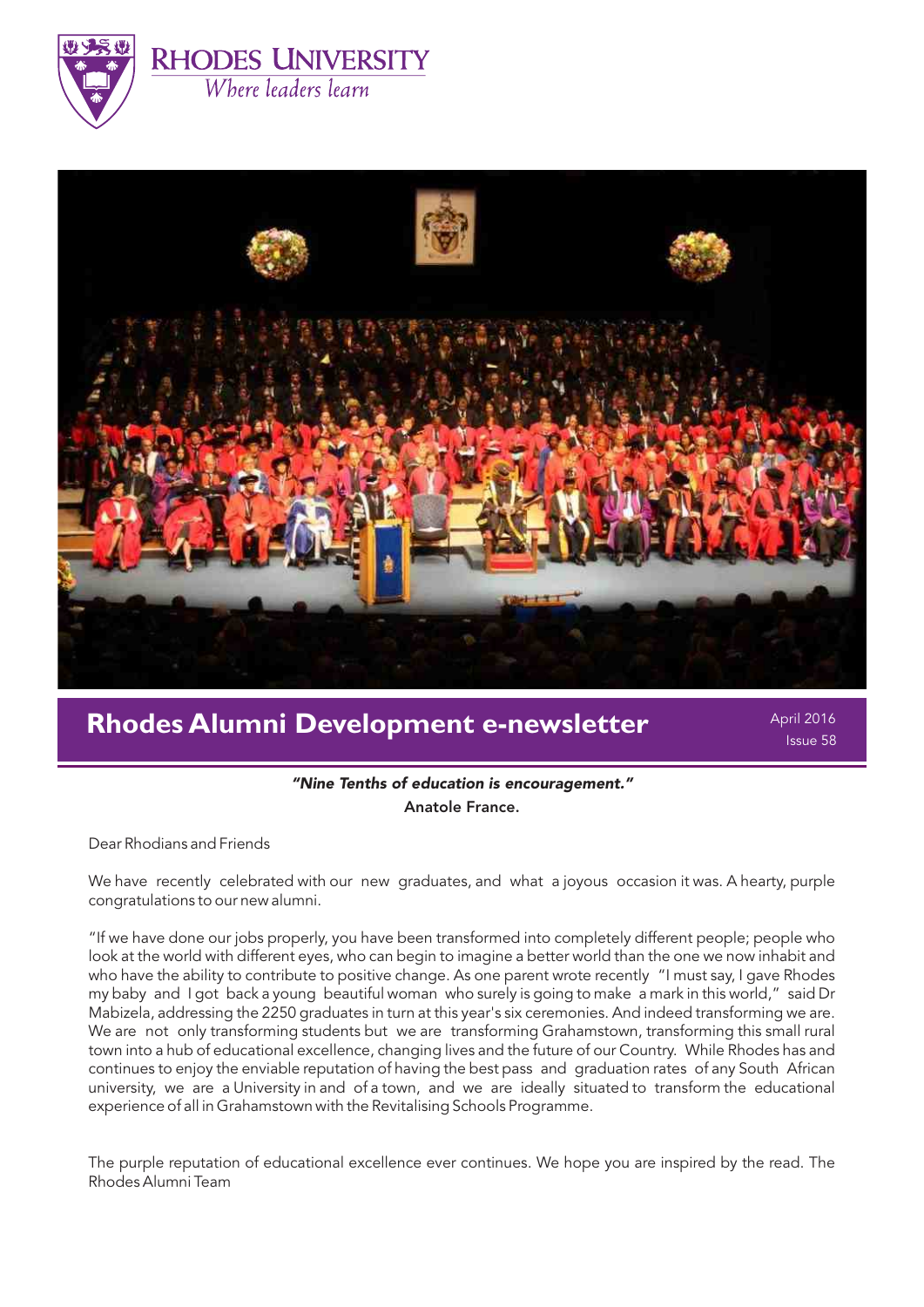# Graduation Celebrations

Grahamstown was a blaze of colour during the graduation weekend with excited families and proud graduates in their academic regalia. Six ceremonies took place, seeing 2250 students graduate. Of the 2250 students, 1 235 (or 55%) were undergraduate Bachelor's degrees and 1015 (or 45%) were postgraduate degrees and diplomas. Of the 1015 postgraduate students, 230 received their Master's degrees. This year 67 students graduated with PhD degrees. The Faculty of Humanities celebrated a new record of 19 PhD degrees. The Faculty of Science, which is the third largest Faculty in the University, has produced 34 PhDs, more than all the other five Faculties combined. Of the 2250 graduates, 58% were women and 19% international students.



### Rhodes honours eminent South Africans

Graduation was particularly exciting for our alumni this year, as not only do we welcome 2250 alumni to our community, Rhodes University conferred an Honorary Doctorate on Professor Edward Webster, a former SRC President and first team rugby captain, on Saturday 2 April 2016.

The old Rhodian is an internationally recognised sociologist and was honoured for his work in giving a voice to the workers and his unswerving commitment to social justice and a faith in human agency to bring about that justice.

We welcome all of our Honorary Doctorates whose combined contribution to the creative growth of our nation is beyond measure. Rhodes is delighted to proudly welcome them to our fold.

- Sociologist, Prof Edward Webster Doctor of Laws [citation](http://www.ru.ac.za/media/rhodesuniversity/content/alumni/documents/CITATION%20FOR%20EDWARD%20WEBSTER.pdf)
- South African poet and author, James Matthews Doctor of Literature [citation](http://www.ru.ac.za/media/rhodesuniversity/content/alumni/documents/CITATION%20FOR%20JAMES%20MATTHEWS%20%282%29.pdf)
- Human rights and media freedom lawyer Beatrice Mtetwa Doctor of Laws [citation](http://www.ru.ac.za/media/rhodesuniversity/content/alumni/documents/CITATION%20FOR%20BEATRICE%20MTETWA.pdf)
- **Environmental pioneer and social justice leader, Jeunesse Park Doctor of Laws [citation](http://www.ru.ac.za/media/rhodesuniversity/content/alumni/documents/CITATION%20FOR%20JEUNESSE%20PARK%20%282%29.pdf)**
- Humanitarian Dr Imtiaz Sooliman Doctor of Laws [citation](http://www.ru.ac.za/media/rhodesuniversity/content/alumni/documents/CITATION%20FOR%20DR%20IMTIAZ%20SOOLIMAN.pdf)

#### [VC Graduation Welcome Speech](http://www.ru.ac.za/media/rhodesuniversity/content/alumni/documents/2016%20VC%20Graduation%20Welcome.pdf)



# Prof Webster's view on the name of Rhodes (in brief)

Firstly, if a name change is to take place and if it is to be meaningful, there will be a need to engage a much broader range of stakeholders, well beyond only current students, thus he believes the approach Rhodes University is taking with regard to a name change is the right way. The University is waiting on the members of the task team, who would be responsible for canvassing the views of all Rhodes stakeholders, to confirm and commit to undertaking such a task before their names will be released. It will be up to this task team to find the best methods for such a participatory and broad engagement.

Secondly, engaging with a name change and whether one is required is an opportunity rather than a threat. It is an opportunity to explore our past, it is an opportunity to critically self-examine ourselves as an academic community and reconstruct our identities, an idea he explored in his acceptance speech for his honorary doctorate on 2 April 2016.

And thirdly, he suggests that it has to be the next generation who decides this, as he quoted Fanon in his acceptance speech, "Each generation must discover its mission, fulfill it or betray it.' ( Fanon, 1965). Read the full address here.

Read the full address [here](http://www.ru.ac.za/graduationgateway/honorarydoctorates/2016/)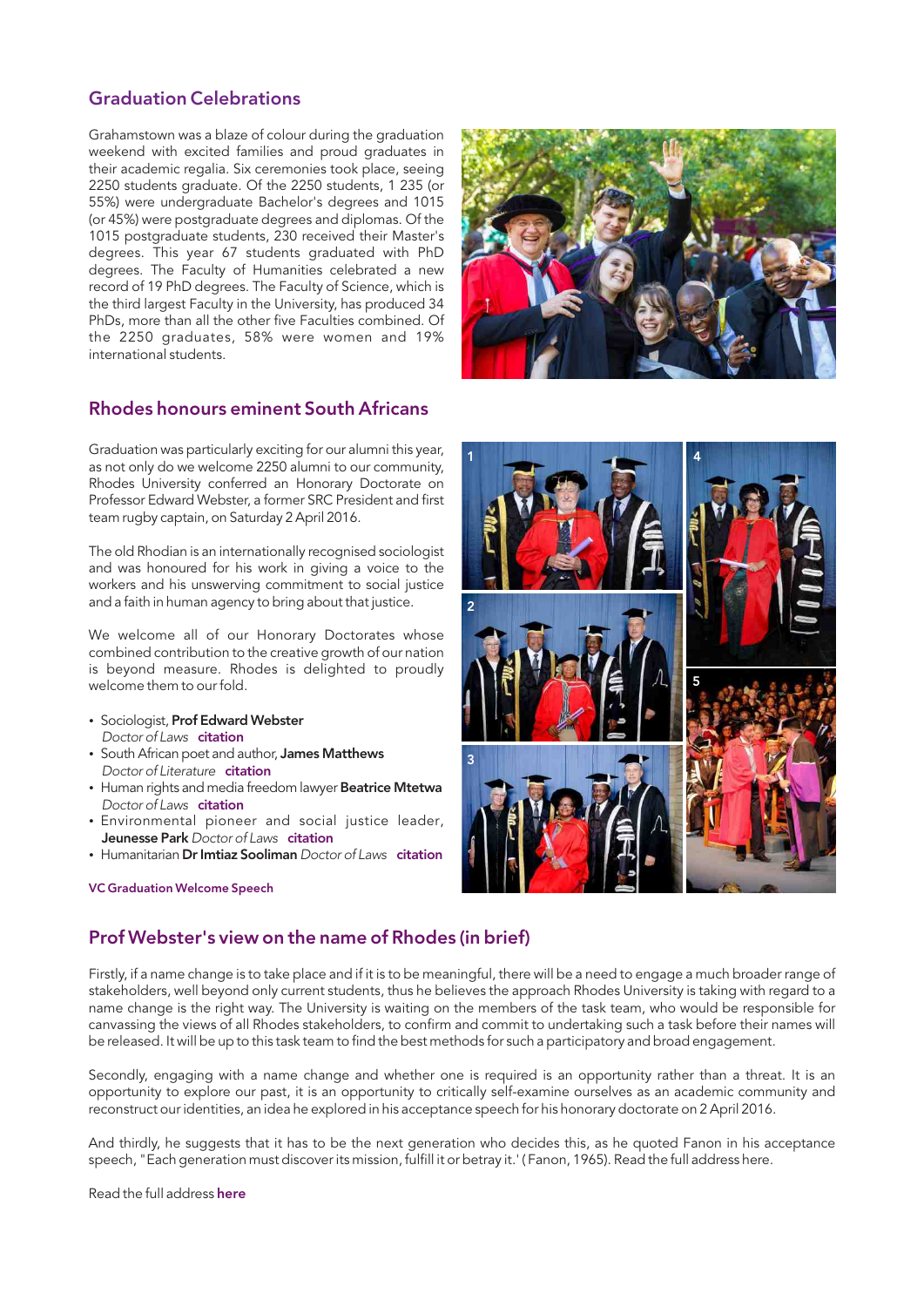# Alumni in the News

Old Rhodians are making headlines as leaders in their fields and are shaping the world. Please remember to send in news clips about yourself or of fellow Old Rhodians to [alumni@ru.ac.za](mailto:alumni@ru.ac.za). Read about the Rev Dr Simon Gqubule and Marquerite Poland who received the 2016 National Orders Awards. Pumla Stuurman, the Angel who guides teens into Varsity and Byrony Winn who is the youngest ever partner at McKinsey & Co in Chicago. Catch the interview with Siki Mgabadeli and Nomkhita Nqweni on why hard work doesn't kill anybody. Our Alumni accomplishments have the power to inspire and motivate while setting an exemplary example for our current students.



Clic[k](http://www.ru.ac.za/alumni/alumnirelations/news/alumniinthenews/) here for Alumni in the news

### RHODES ANNUAL FUND

### Give5 exceeds R80 000 but our work is not done



The 2016 Give 5 campaign was palpably special due to the students' commitment to the cause. A total of R83 000 was raised over the week of focussed fundraising by all the students.

One of the most high-profile events of the Give5 week is the Firewalk. Students and staff



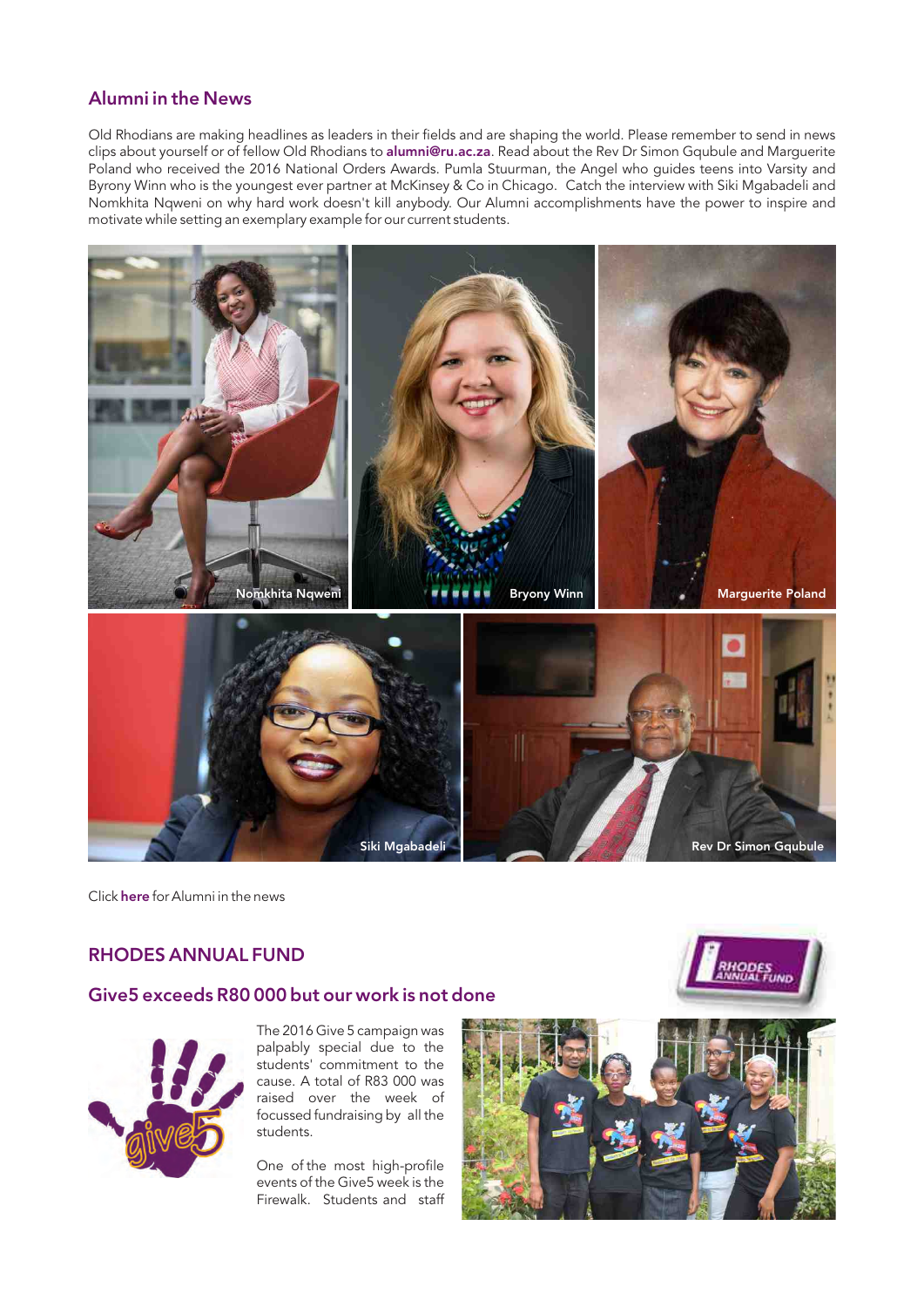pay to walk across five metres of hot coals, the cost of which is donated to the campaign. The Firewalk is symbolic of the community of giving and helping at Rhodes University. "Would this happen at any other university? Would you have anyone walking over five metres of fire for another student? That doesn't happen at other universities," shared Terryl.

"It's about being uncomfortable, putting yourself out there. It's bringing awareness that there are students at Rhodes who feel like that, and it symbolises that you're putting yourself in their shoes," she added.

The fundraising ever continues but we are delighted with the efforts of the students to assist their peers. The money raised goes towards the Rhodes Annual Fund, Pocket Money Fund, where qualifying students receive R170 per month to assist them with purchasing toiletries, bus tickets, clothing, books or any other items they may require. The fund is limited by the money raised.

Give5 is co-ordinated by the Give5 committee and is part of the SRC Community Engagement Councillor's portfolio each year. All fundraising is done by students and the senior students and community engagement reps from each residence liaise with the students to organise their fundraising events.







# Sol Plaatje Institute for Media Leadership

Africa's media management institute needs your help. The Sol Plaatje Institute (SPI) for Media Leadership at Rhodes University in South Africa has been educating and training media leaders and managers from across Africa since 2002. Many of these graduates today occupy influential positions in the media industry in Africa and internationally.

Read full story and how to donate [here](http://www.ru.ac.za/alumni/giving/latestnews/solplaatjeinstituteformedialeadership.html)

#### Student sets example

DETERMINED to make a difference, a Rhodes University student and National Student Financial Aid Scheme (NSFAS) recipient has pledged to donate R100 a month to help someone else make a success of their studies. Please join Naseem and contribute to the Rhodes Annual Fund.

Read more [here](http://www.heraldlive.co.za/student-sets-example/)

### **Choir**

The Rhodes University Chamber Choir is in need of support to fund their trip to Namibia. The Rhodes University Chamber Choir has decided to embark upon an international tour in September 2016. We will no longer be travelling to the USA as hoped for last year, but a neighbouring country, Namibia. Our goal is to be able to promote our South African culture to a new audience, and in turn experience Namibia. Tour planning is under way and we would be very grateful for assistance in funding this undertaking. E-mail Ellen Bagshawe-Smith at [annualfund@ru.ac.za](mailto:annualfund@ru.ac.za)

To listen to the Rhodes University Chamber Choir, click [here](https://www.youtube.com/channel/UCI__403rH-Odo-VqSphsS3g/videos)

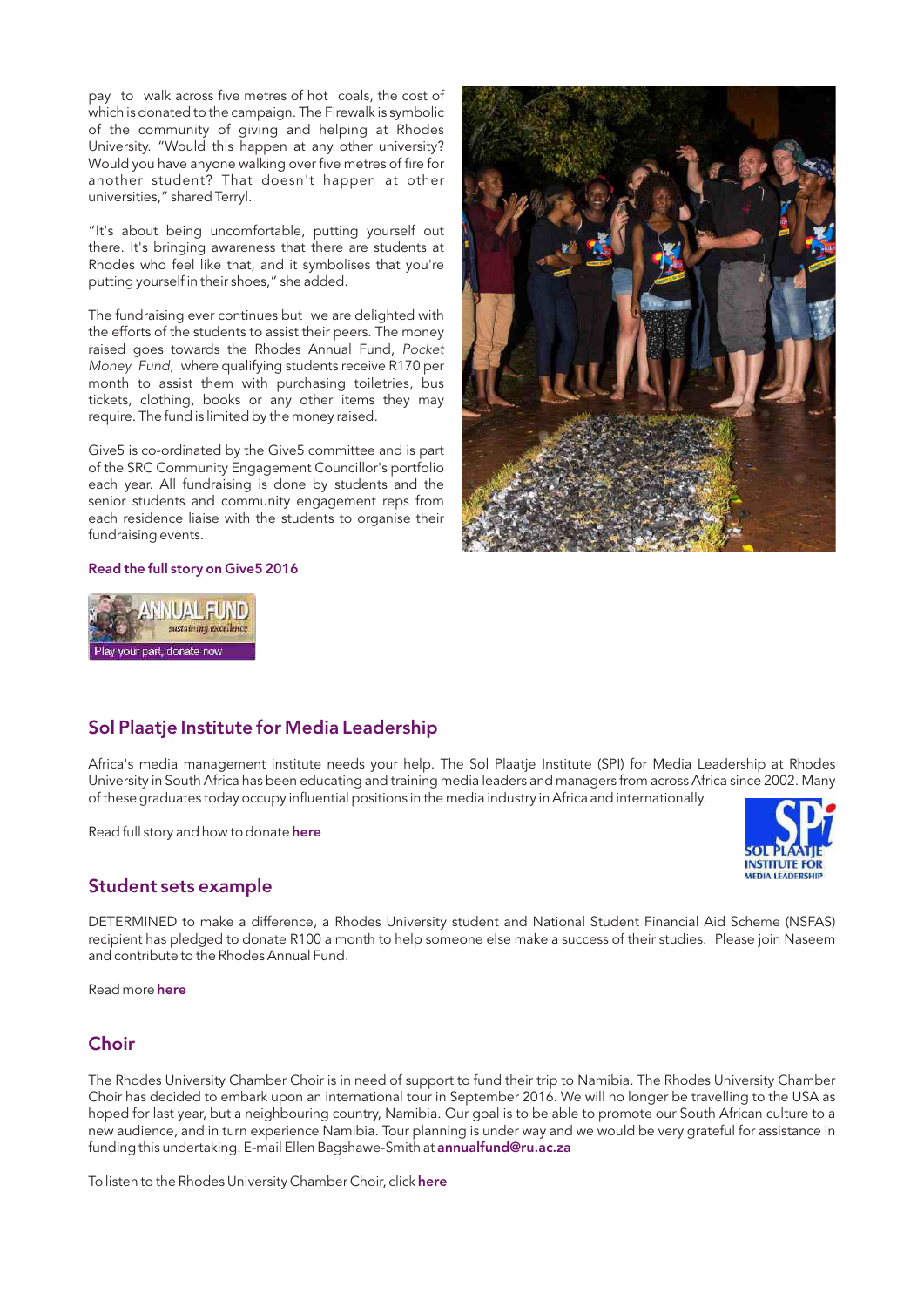# Awards – Rhodes Research wins

#### Another Accolade for Distinguished Prof. Nyokong

Renowned South African scientist and Rhodes University's Distinguished Professor Tebello Nyokong was awarded the African Union (AU) Kwame Nkrumah Scientific Award at the AU Summit of Heads of State and Government on 30 January 2016, in Addis Ababa, Ethiopia.

The AU Kwame Nkrumah Awards are given annually to African scientists who have distinguished themselves in the fields of science, technology and innovation.

#### [Read more](http://www.ru.ac.za/news/latestnews/preszumacongratulatesprofnyokong.html)

#### Rhodes scientists making waves

Local scientists in the Rhodes University Mathematics Department happen to make up South Africa's first gravitational wave research group, and have been developing the theoretical models that contributed directly to the detection of gravitational waves earlier this year. Prof. Pollney has been working on binary black hole modelling for over twenty years, and is part of the only group working on these models in South Africa.

Read full story [here](http://www.ru.ac.za/news/latestnews/scifestafricaamatteroftime.html) 

#### ELRC awarded R13 million to lead international project

The Environmental Learning Research Centre (ELRC) at Rhodes University has been awarded R13 million to lead a project on learning-centred transformation in social-ecological sciences (SES). The Rhodes University group is one of three to receive this funding.

#### [Read more](https://www.ru.ac.za/latestnews/elrcawardedr13milliontoleadinternationalproject.html)

#### Rhodes Law students to represent Africa in Geneva

The Rhodes University European Law Students Association (ELSA) Moot team, consisting of four final year LLB students, won the African Regional Round of the European Law Students Association (ELSA) Moot Court Competition on 1 April 2016. Nkosazana Lulu Dweba, Steph Stretch, Declan Williamson and Moya Vaughan-Williamson will be representing Rhodes University and Africa in Geneva in the final oral round where they will argue against the other regional winners. Ten teams competed in what was only the third African Regional Round of the competition, hosted this year, for the first time, at Rhodes University.

Read more [here](http://www.ru.ac.za/news/latestnews/rhodeslawstudentstorepresentafricaingeneva.html)

# Transformation at Rhodes

#### Revitalising schools project

Rhodes University is transforming Grahamstown into a hub of educational excellence through the High Impact Supplementary School's programme, the Nine-tenths programme, the parents' programme, the Maths Experience, and the Principle's Programme, which was launched last week.

#### [The High Impact Supplementary School's Programme](http://www.ru.ac.za/news/latestnews/rhodesgadraoffermatricsasecondchance.html)

[Parents' involvement needed for success](http://www.ru.ac.za/news/latestnews/topstudentsjourneytorhodes.html)

[Maths Experience](http://www.ru.ac.za/news/latestnews/mathematicsexperience2016.html)





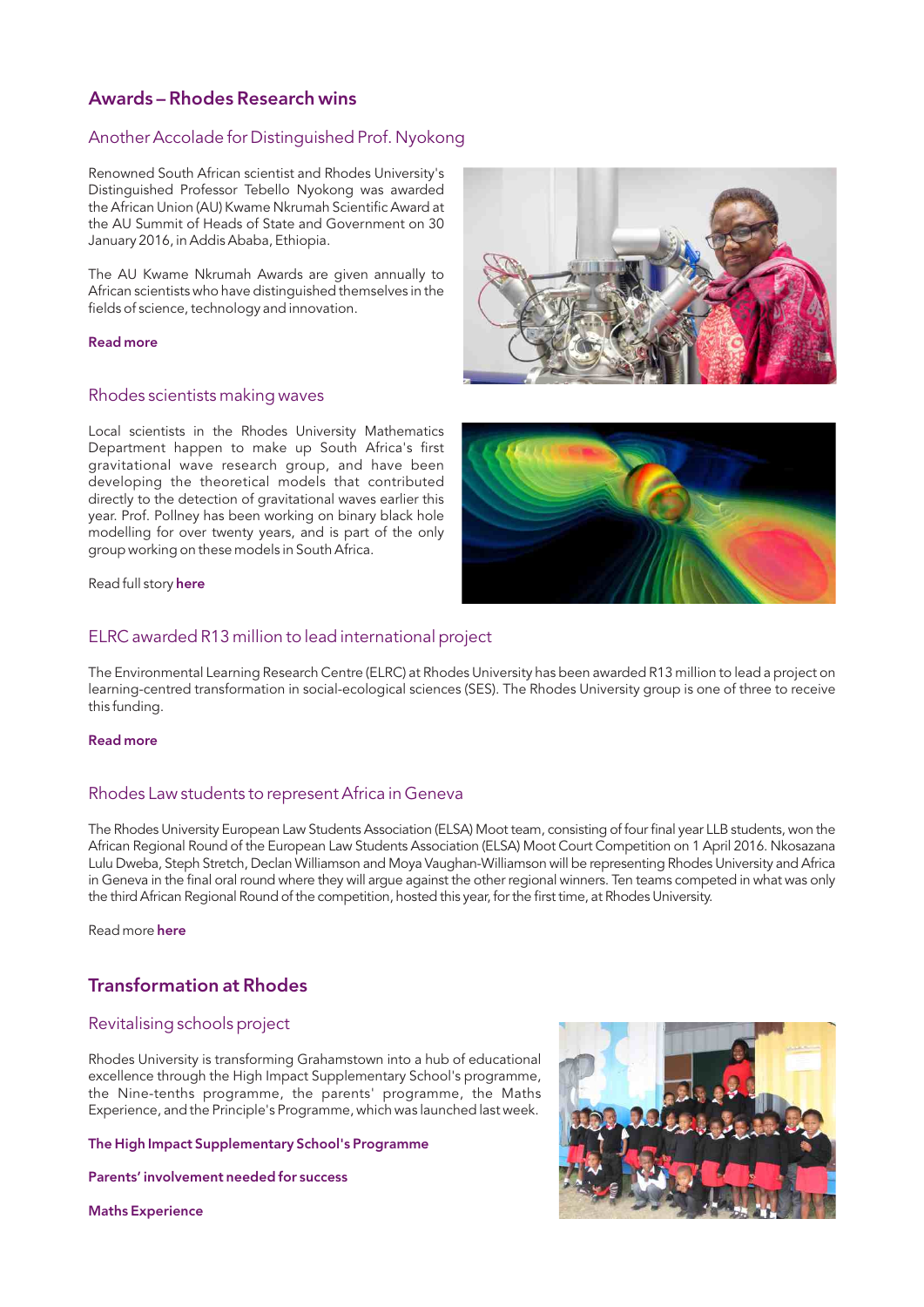# Old Rhodians in Print and Online

From "Four Zimbabwean Adventure Tales", "Medicinal and Charm Plants of Pondoland", 'Who's Knocking on my Door', "Imagining the elephant: A Biography of Allan Macleod Cormack" to The "New Boy and The Substitute Teacher": These are just a sample of the latest books donated to the Old Rhodian Book Case in Alumni House.

We'd be delighted to receive a copy of any publications our alumni are writing for our Old Rhodian Book Shelves, on display in Alumni House.

#### [Latest Books donated to the OR Author's Bookcase](http://www.ru.ac.za/alumni/resources/orauthors/latestbooksdonatedtoru/)

[Access our growing collection of Old Rhodians' e-books here](http://www.ru.ac.za/alumni/resources/orauthors/newe--booksbyoldrhodians/)

### Run Racist Run

UHURU organised a book launch for Old Rhodian, Eusebius McKaiser. He is no stranger to Rhodes University and its lecture theatres, which is perhaps part of the reason Eusebius McKaiser held his audience captive throughout his talk at Eden Grove Red on Thursday 25 February 2016. Launching his third and latest book – Run, Racist, Run – the proud and much celebrated former Rhodent cut straight to the chase, presenting and inviting discussions over some of the serious race issues his book explores.

Never one to shy away from controversial and against-the-status-quo thoughts, opinions and statements, McKaiser made no secret of the fact that this book was written in the middle of another about illness, death and meaning. "But new questions fascinated me about race, and so I put that book project on ice to write Run, Racist, Run", he said. He also shared the realisation that one must answer the call when "something else wants to be written inside you."

Read the full story [here](http://www.ru.ac.za/alumni/news/eusebiusmckaiserpresentsrunracistrun.html) 



### Alumni events

#### 2015 Old Rhodian winner, Trevor Hastie, visited us recently.

For his overwhelming contribution to statistical innovation, Trevor Hastie was awarded the Distinguished Old Rhodian Award 2015. Trevor graduated from Rhodes University with a BSc (Hons) in Statistics in 1976. He and his wife, Lynda visited South Africa in March and managed to make time to spend a night in Grahamstown. A small dinner was held on the 21st March to present Prof. Trevor Hastie with the Distinguished Old Rhodian Award.

**[Citation](http://www.ru.ac.za/alumni/alumnirelations/oldrhodianunion/oldrhodianawards/2015recipientsfinal/trevorhastiedistinguishedoldrhodianaward.html)** 

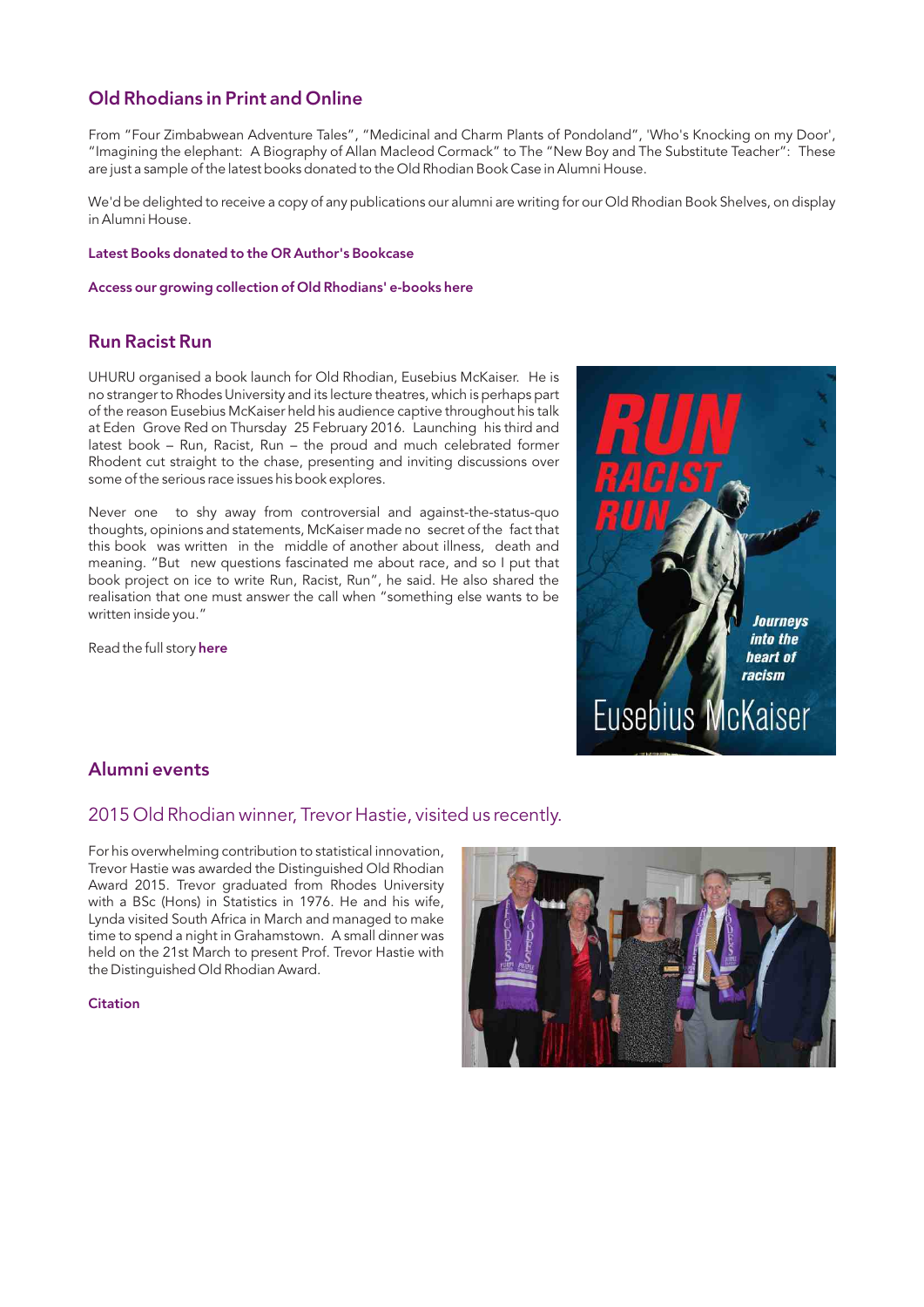# Orientation Cocktail Function

Rhodes University welcomed some 1500 first years early in February, and the Alumni Office used this wonderful opportunity to welcome our Old Rhodians back to their old stomping ground. The Orientation Cocktail Party was abuzz with first year students and their Old Rhodian relatives giving us the wonderful opportunity to catch-up with our alumni whose children have joined the purple family this year.

It was an opportunity to thank you, our alumni, for your continued support. Over the last five years, the Old Rhodian Union has provided R180 000 annually through your fundraising efforts. These bursaries are given to children of Old Rhodians and staff members who work at Rhodes.

It was also an opportunity for Dr Mabizela to share his thoughts on the student protests of 2015 and what this year has in store. Higher education is increasingly becoming unaffordable, particularly to those who need it most and to this end he supported the student protests as they sought to make higher education accessible to all .



"We have a responsibility as a society to make it possible that every academically capable and talented young person has access to higher education," said Dr Mabizela. "This year we will be launching an aggressive fundraising campaign and we will be calling on you, our alumni, because you know the value and importance of education that you have received at Rhodes University," shared Dr Mabizela.

# Upcoming events

#### Oriel House Centenary Reunion

There are many exciting upcoming alumni events but that which receives special mention is the Oriel House Centenary celebration. Oriel House is the first female residence to celebrate this prestigious milestone.

Vice-Chancellor, Dr Sizwe Mabizela cordially invites you to join him at the Oriel House Centenary Celebration

Friday, 8 July 2016 Festival Cocktail Party honouring Oriel House Alumni, Alumni House, Lucas Avenue



Saturday, 9 July 2016 Lunch, Ornee Cottage, Botanical Gardens Formal Dinner, Vice-Chancellor's Dining Hall

Sunday 10th July Breakfast, Courtenay-Latimer Hall We look forward to hosting all our Oriel ladies.

Read more about the celebrations [here](http://www.ru.ac.za/alumni/alumnirelations/events/events2016/orielhousecentenarycelebrations/)

### July Festival Cocktail Party

Our annual July Festival Cocktail Party will take place on 8 July 2016.

We invite all Old Rhodians visiting Grahamstown to come along to meet the Vice-Chancellor, Dr Sizwe Mabizela, and the President of the Old Rhodian Union, Prof Rod Walker, while meeting old friends and making new ones. This year we will be honouring Oriel House as we celebrate their Centenary with them. RSVP to Terryl